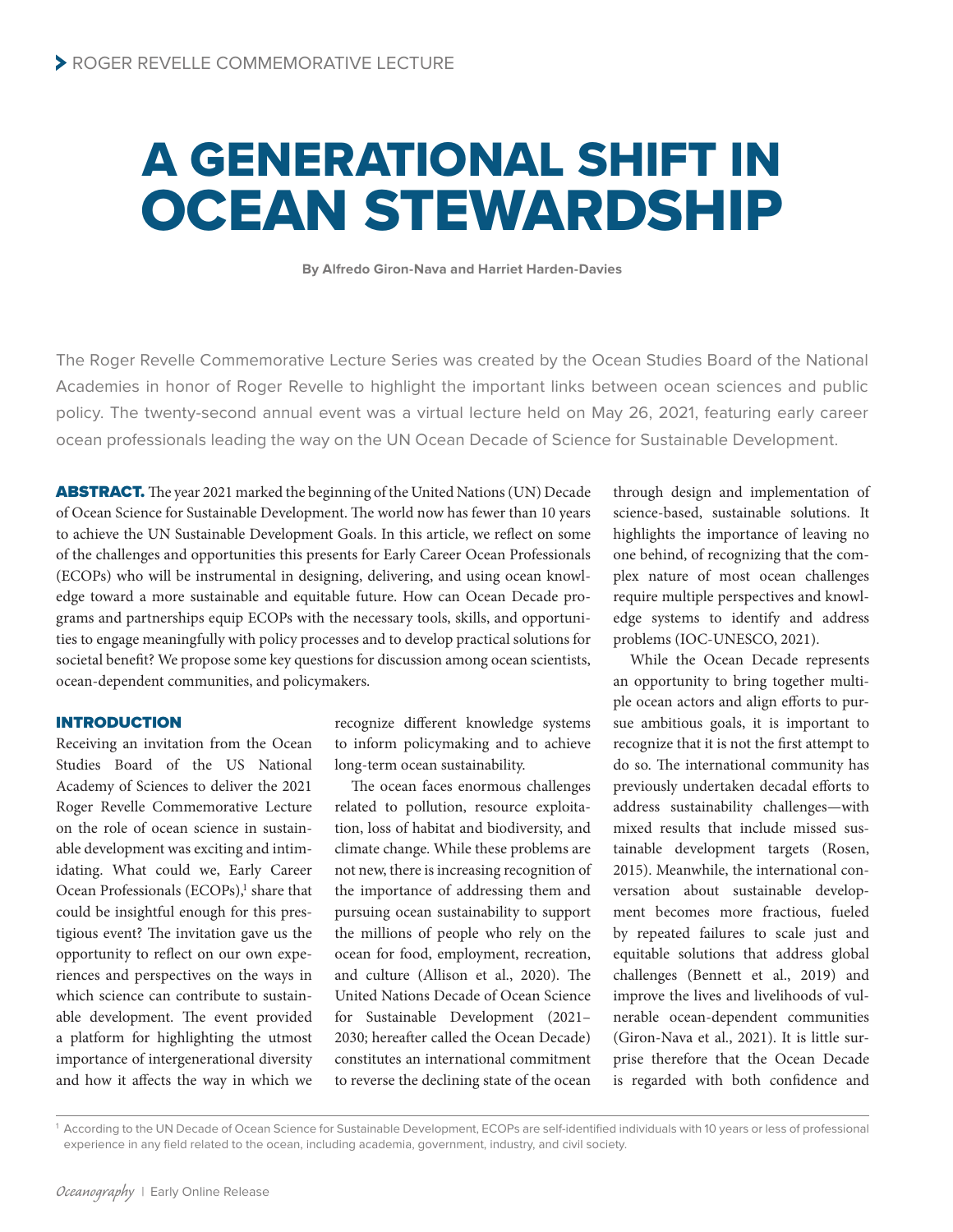skepticism (Singh et al., 2021). If the Ocean Decade is going to be any different, the world cannot continue with business as usual or perpetuate problem-solving approaches that are ineffective and inequitable. The call in the Ocean Decade's implementation plan for "transformative approaches" that "leave no one behind" cannot be another empty platitude; the international community must put this principle into action.

So, what can be done in the Ocean Decade to ensure that 2030 is remembered as the year that the Sustainable Development Goals (SDGs) were achieved, and how do we prepare the next generation to lead this shift? Here, we consider three approaches to ensure that the Ocean Decade is not only impactful today but has long-lasting effects beyond 2030. The first approach is to critically reflect on ocean science in policy narratives and develop the governance frameworks needed to design, implement, and scale sustainable solutions. The second approach is to recognize the contributions of diverse perspectives for identifying, studying, and solving problems. The third approach is to train and empower ECOPs to use and design these frameworks and become stewards of the ocean at this critical moment.

The Ocean Decade has opened the door for ECOPs to be at the forefront of the planning and execution of global and local movements to design, develop, and use science to support ocean solutions. As a new generation of leaders is given voice, it is important to ensure that they have the support and resources to solve complex ocean challenges. This will require pathways that lead from insight to impact in the design of science-based solutions, purposeful and appropriate development and use of science, multisectoral collaborations, and models that enable the genuine co-design and co-creation of knowledge among relevant stakeholders. There is a need for innovation not only in technology but also in the thinking and narratives that govern the design and use of ocean science

in sustainable development. Our reflections here draw from our 2021 Roger Revelle Commemorative Lecture and the accompanying panel conversation that included Anjali Boyd, a PhD candidate at Duke University's Nicholas School of the Environment, and also go deeper into the challenges and opportunities facing the Ocean Decade. We hope that this article will stimulate further consideration of the relationship between ocean science and policy, equity, and capacity development in the Ocean Decade, and the role ECOPs can play in advancing the Ocean Decade agenda.

# NAVIGATING THE SCIENCE-TO-POLICY INTERFACE

The Ocean Decade's "ocean science for sustainable development" theme aims to encourage the use of science by decisionmakers in the design and implementation of ocean policy. A phrase often used to capture this concept is "the sciencepolicy interface." But what exactly does that phrase mean? And how are ECOPs to understand their role in shaping and operating at this interface? While individual circumstances will affect the answer to the latter question, we offer our reflections.

Conversations about "science to policy" are often, in our experience, at best simplistic and at worst superficial. As undergraduate ocean science students hearing this phrase for the first time, it conjured an image for us of a mystical portal or "black box" where science goes in one side and policy comes out the other. Of course, the process is seldom, if ever, straightforward. The outcome will depend on the people who influence and use ocean science, the power dynamics and politics that shape their interactions, and the public to which decision-makers are accountable. Ocean science might be used to influence decisions that produce a more sustainable world and more equitable outcomes for marginalized and vulnerable ocean-dependent people. It could, however, also be used, misused, or ignored in ways that perpetuate social inequities and unsustainable ocean-based activities/outcomes (Singh et al., 2021). Yet, how much exposure do ECOPs have to these challenges and how prepared are we to design meaningful engagement with policymakers?

There is growing pressure on ECOPs, particularly those who are scientists, to ensure that ocean research is directed toward being useful in the development and implementation of ocean policy, toward an end often generalized as "sustainable development." For some, sustainable development might refer to extractive industries, for others to ocean protection, for others to security for ocean-dependent communities. This pressure comes in many forms—signals from national funding agencies, policy measures from governments, and calls in the academic and gray literature for "more science in policy." The widely regarded need for science to inform and implement ocean policy is described in several recent papers (e.g., Charnley et al., 2017; Elliott et al., 2017; Tessnow-von Wysocki and Vadrot, 2020), and is reflected in international legal commitments that human activities on/in or impacting the ocean be "based on the best available science." Yet there are also many challenges inherent in navigating the feedback loops between political and research arenas.

Our experiences suggest that many ECOPs are not as prepared as they could be to engage with policy processes. For example, some ECOPs might have found themselves hastily writing "decisionmakers should" or "the policy implications of our research are" in the concluding paragraphs of their research papers. However, how exactly do they engage with policy processes and relevant stakeholders, and how deeply have they thought about the consequences of their work for the policy process, and indeed for their own careers? It is thus important to recognize that research operates within a broader societal context, and recognizing the diversity of actors, interests, and approaches is fundamental to navigating the science-to-policy interface.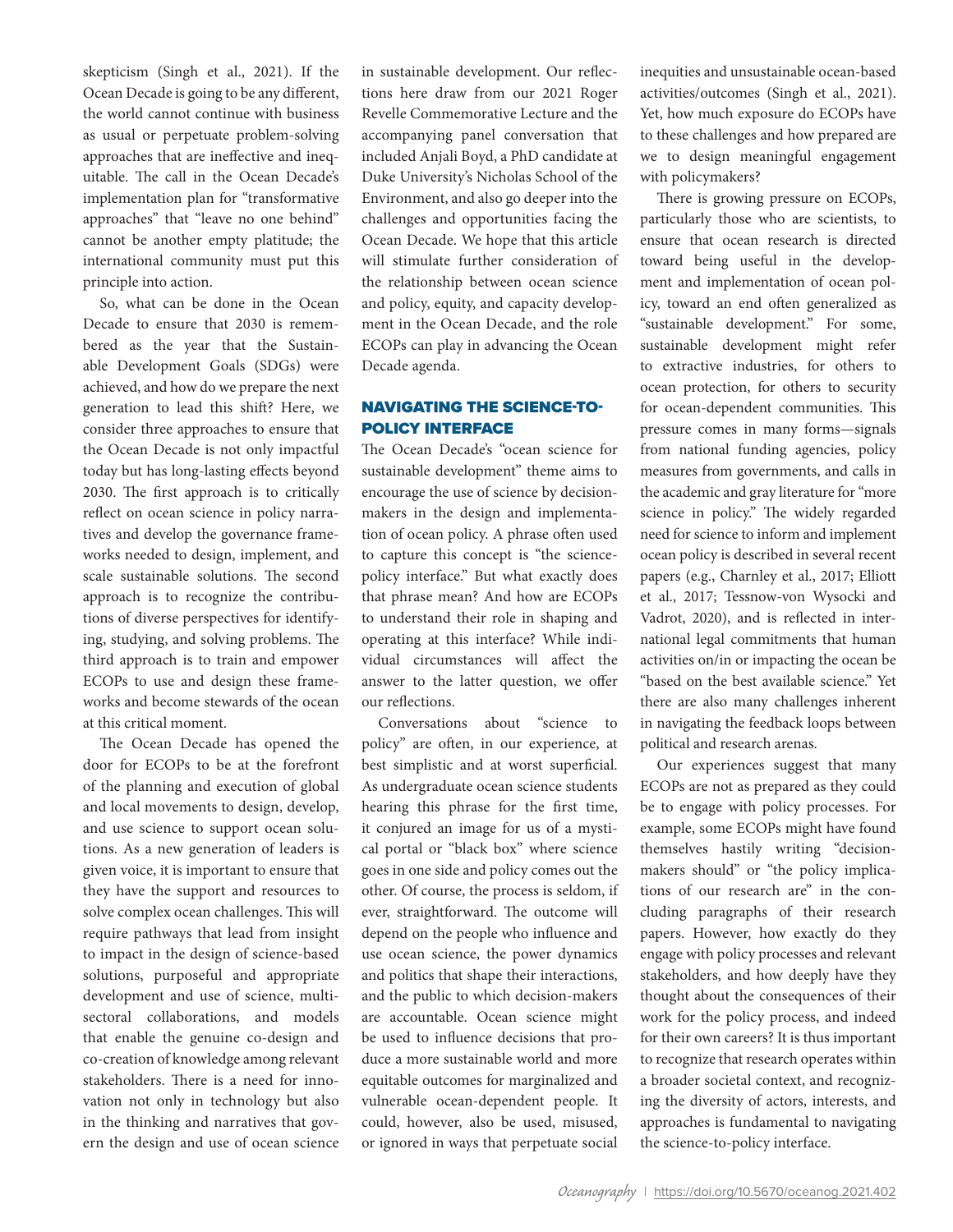# EMBRACING DIVERSITY TO IDENTIFY AND SOLVE PROBLEMS

One of the key principles of the Ocean Decade is "leaving no one behind," but in reality, access to opportunity is far from equal worldwide (Stefanoudis et al., 2021). For example, as noted in the Intergovernmental Oceanographic Commission (IOC) of UNESCO's *Global Ocean Science Report 2020*, early career scientists' access to international forums is determined by country of origin, access to technical infrastructure required for ocean science remains unequally distributed, and access to tertiary education is unequal around the world (UNESCO, 2021). It is crucially important to recognize that some ECOPs will face a much higher barrier of entry to ocean science, the Ocean Decade, and the science-to-policy interface than others. Understanding the diverse needs of ECOPs will be critical to co-design meaningful capacity-building approaches to meet their needs. For example, there are growing calls to recognize that some capacity-building activities might both fail to deliver long-term impacts and perpetuate inequities, for example, bullying, discrimination, and harassment during research cruises (Amon et al., 2022).

Equally important is ensuring that diverse voices can be heard in the Ocean Decade to identify problems that otherwise would be invisible and to embrace diverse ways of knowing the ocean. It is essential to understand the many ways that indigenous peoples and local communities relate to the ocean to inform ocean governance in a way that reflects the interconnections between humans and nature (Mulalap et al., 2020; Vierros et al., 2020; Pauwelussen, 2021), as well as the full breadth of cultural, spiritual, and social values of the ocean (Harden-Davies et al., 2020; Claudet et al., 2021). While it is encouraging to note that the Ocean Decade Implementation Plan (IOC-UNESCO, 2021) defined ocean science to include traditional and local knowledge, we must also recognize that there remain many challenges

to achieving this transformative shift (Partelow et al., 2020). It would therefore be useful to identify ways to help the scientific community, and ECOPs in particular, to engage meaningfully with diverse ways of knowing. Establishing an understanding of common practices in order to reflect on one's own position, and understanding how individual biases can shape one's own interactions and worldviews, are examples of approaches that can contribute to a more diverse and inclusive ocean community.

# EQUIPPING THE NEXT GENERATION OF OCEAN PROFESSIONALS

The Ocean Decade highlights the contributions of ECOPs to science and sustainable development and seeks to empower them to play a leading role. For example, in 2019, during the 1st Global Planning Meeting of the Ocean Decade, when a self-organized group of ECOPs asked the IOC of UNESCO and other attendees to take the Decade as an opportunity to empower the next generation of ocean leaders, the response was unanimously positive. The next question was: How do we make it happen? With support from institutions and individuals worldwide, a group of volunteers stepped up to identify opportunities, create proposals, and build a global community to identify and address regional needs. Yet building new initiatives by and for ECOPs faces many challenges.

The early stages of a new program, particularly for ECOPs without preexisting networks, institutional support, or longterm prospects for financial sustainability, can be not only daunting but also prohibitively resource- and time-consuming. Individuals volunteering their time will be juggling multiple commitments, and volunteering burnout is an ever-present challenge for enthusiastic ECOPs. Not all ECOPs will have the capacity to be able to participate if there are too many prior commitments, and guidance and resources to support ECOPs may not exist or may not be accessible. So, how do we make sure that ECOPs have the support that they need to develop and deliver needed programs that contribute meaningfully to the Ocean Decade? How do we train ECOPs to create solutions that are context-appropriate and financially sustainable? We offer our reflections on the roles of ECOPs, mentors, and multi-stakeholder partnerships in deploying actionable solutions that empower ECOPs.

#### **ECOPs**

We ECOPs have the biggest role to play in ensuring our own successes. Starting with self-reflection on our role in shaping and using science toward sustainable development, it is critical to be intentional about positioning ourselves along the spectrum of science, policy, and society and to recognize the levers at our disposal to influence conversations. Because we will rely on a broad professional network of colleagues and mentors, it is of vital importance that we focus on developing collaborations and learning to listen and adopt new ways of thinking. It takes time to build interdisciplinary collaborations based on trust, common understanding, shared mutual expectations, and the confidence needed to create safe spaces for exploration, ideation, and experimentation. It is thus critical to start cultivating these networks early in our careers.

Another aspect of how ECOPs can support one another is through building support networks for mental health and well-being. As we mentioned earlier, burnout is a real problem (Andrews et al., 2020), as there are increasing professional expectations of what ECOPs in many sectors (e.g., academia, government, industry, civil society) should accomplish to push the boundaries of science and its applications. More often than not, other ECOPs will be our best allies for navigating and balancing personal and professional priorities, and being part of these communities is of vital importance. Finally, we encourage ECOPs to think of creative ways to promote one another and to continuously open doors to incoming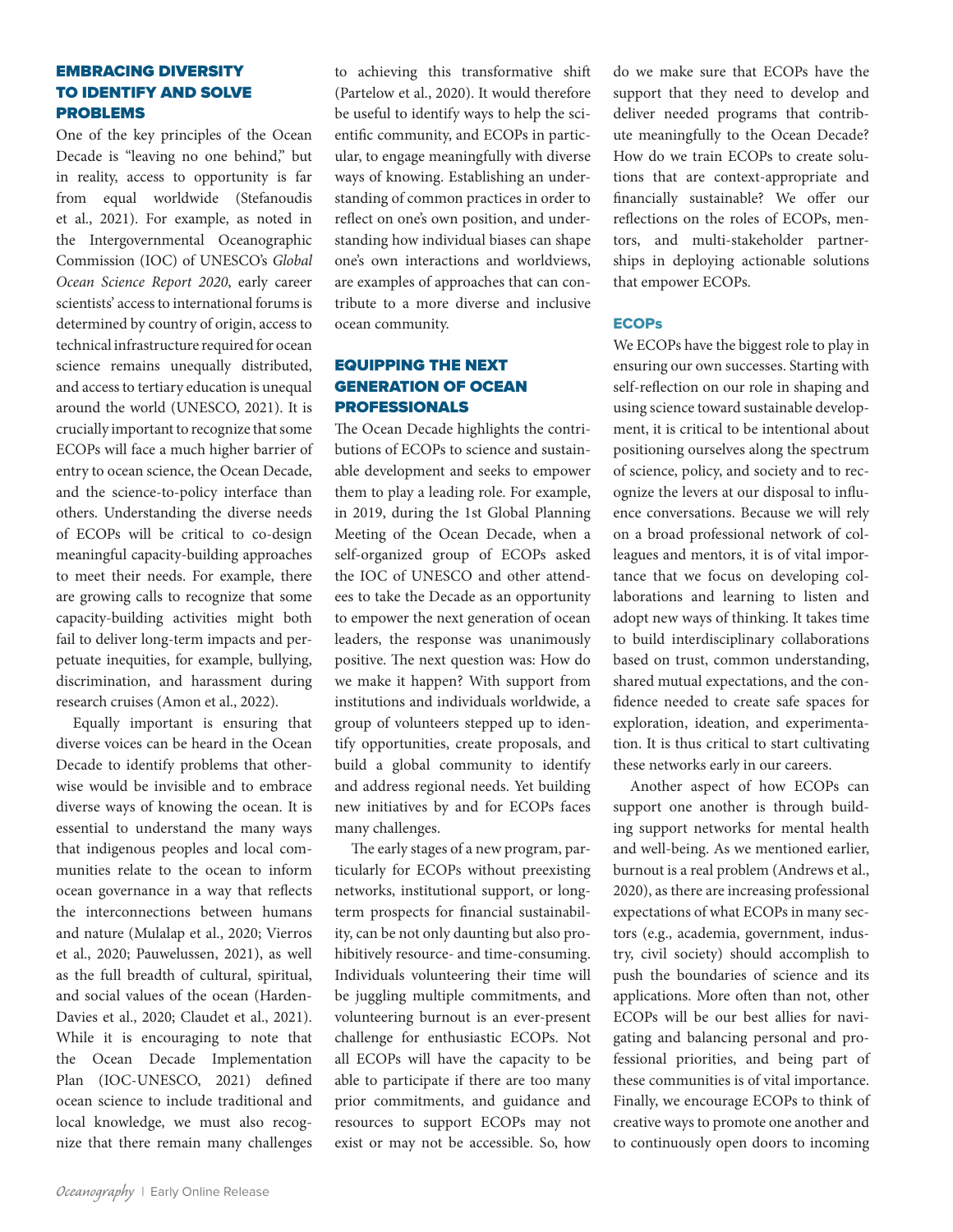generations. Remember, this is about intergenerational diversity and giving voice to new ideas. Let's lead by example.

#### **Mentors**

People in senior positions often have the experience, networks, and resources that can be tapped to facilitate ECOPs' transitions to successful careers. While many senior ocean professionals are admirable mentors, we urge them to consider how best to leverage resources available to them to further support ECOPs. As a start, try asking the following questions: Do I understand my mentees' career objectives and professional paths that they might be considering? How well do their objectives and paths align with my own experience, and do I need to tap into my network to complement the career support that I can provide? Am I helping to grow my mentees' professional networks and access to job/research/ development opportunities? It is important for supervisors and mentors to recognize that ECOPs are often juggling multiple personal and professional commitments. Unfortunately, it is also necessary to recognize that mentoring relationships are not always positive—thus, peer-to-peer support is crucial in order to overcome such situations. Ultimately, the most important thing is for senior professionals to support ECOPs in finding their own voices and using them wisely, while also maintaining their well-being.

## International Programs and Multi-Stakeholder Partnerships

International programs such as the Ocean Decade, which organize multistakeholder partnerships at international, regional, and national levels, play important roles in setting standards and guidelines for ECOP engagement and promotion. For example, the ECOP Programme of the Ocean Decade ([https://www.](https://www.ecopdecade.org/) [ecopdecade.org/\)](https://www.ecopdecade.org/) is developing guidelines for engaging ECOPs in meaningful and genuine ways in all committees, programs, projects, and activities throughout the Ocean Decade. Even further, with the support of funders and mentors, the ECOP Programme is now developing regional nodes to help meet the specific needs of ECOPs in different parts of the world, including capacity development, networking, mentoring, and access to research funds. This illustrates that even the highest-level initiatives can promote the roles of new generations of ocean leaders and empower them to drive the conversation. We urge that this practice become commonplace not only throughout the Ocean Decade but also in all multi-stakeholder partnerships from

local to international levels. Supporting the development of meaningful capacitybuilding approaches and facilitating safe and respectful working environments in ocean science are two examples of issues whose international frameworks under the Ocean Decade can promote leadership and amplify underrepresented voices (Amon et al., 2022).

Establishing frameworks for monitoring and evaluation is important to the successes of international partnerships and programs such as those operating under the UN Ocean Decade. There is a need for critical evaluation of what success looks like and for ensuring that monitoring and evaluation frameworks do not perpetuate inequities. ECOPS can play significant roles in making the voices of ocean-dependent communities heard in the shaping of sustainable development agendas that will be critical to the outcome of the Decade.

### **SUMMARY**

As we reflected on our own journeys in preparing for the 2021 Roger Revelle Commemorative Lecture, we were keenly aware of how our individual paths gave us access to opportunities, experiences, mentors, and resources. We are both very grateful for these experiences and wanted to capture our thoughts on how



# **Roger Revelle**

For almost half a century, Roger Revelle was a leader in the field of oceanography. Revelle trained as a geologist at Pomona College and the University of California, Berkeley. In 1936, he received his PhD in oceanography from the Scripps Institution of Oceanography. As a young naval officer, he helped persuade the Navy to create the Office of Naval Research to support basic research in oceanography. He served for 12 years as the Director of Scripps where he built up a fleet of research ships and initiated a decade of expeditions to the deep Pacific that challenged existing geological theory.

Revelle's early work on the carbon cycle suggested that the sea could not absorb all the carbon dioxide released from burning fossil fuels. He organized the first continual measurement of atmospheric carbon dioxide, an effort led by Charles Keeling, resulting in a long-term record that has been essential to current research on global climate change.

In 1957, Revelle became a member of the National Academy of Sciences to which he devoted many hours of volunteer service. He served as a member of the Ocean Studies Board, the Board on Atmospheric Sciences and Climate, and many committees.